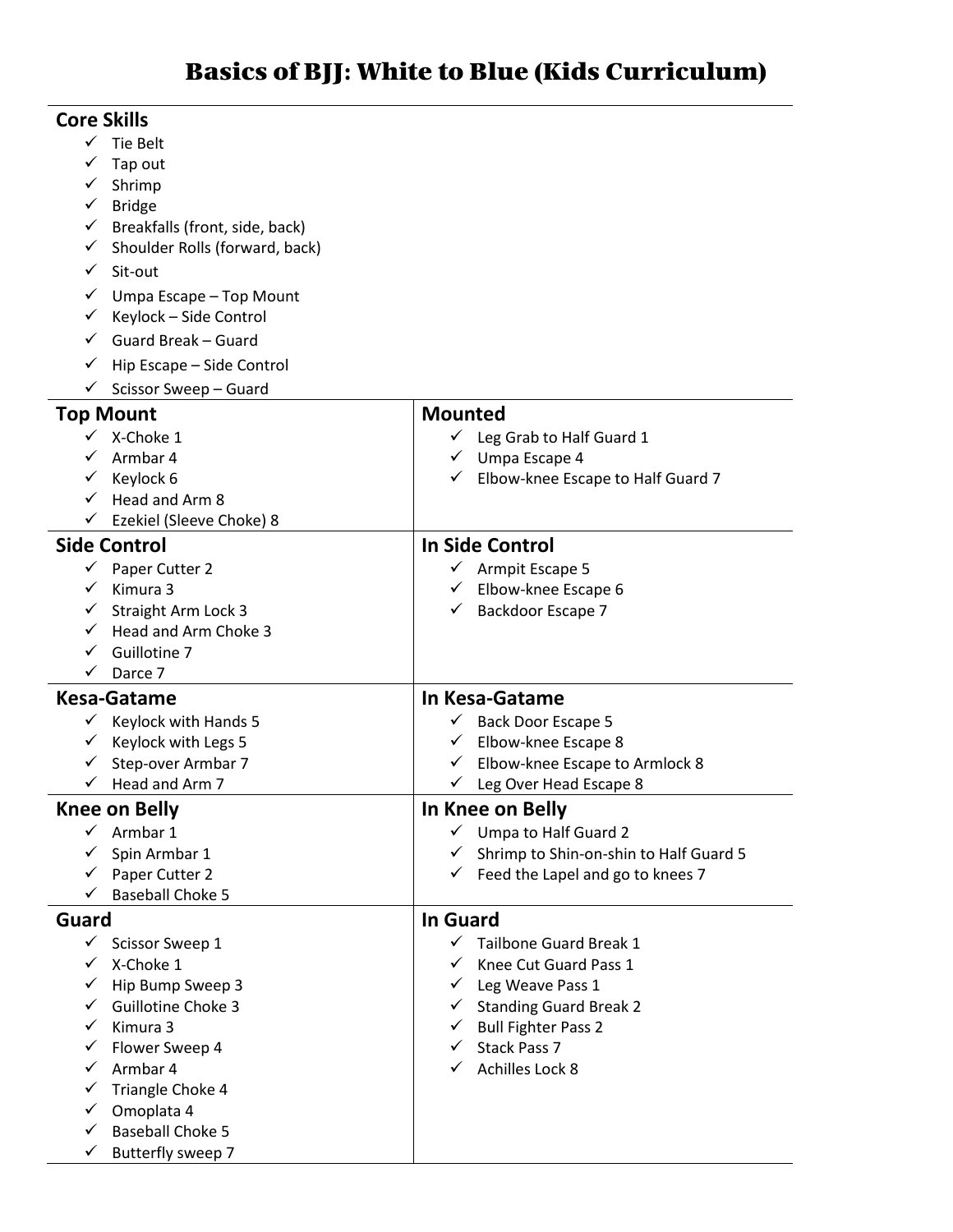| In Half Guard                                  |
|------------------------------------------------|
|                                                |
| Foot Wedge to Top Mount 1                      |
| Foot Wedge to Kesa 1                           |
| Back Step Pass 3<br>$\checkmark$               |
| Hip Switch Pass 6                              |
| Lockdown Break 6                               |
| ✓                                              |
| <b>In Back Mount</b>                           |
| Mule Kick Escape 2                             |
| Back to the Mat Escape 4                       |
| Pass the Arm Over Head 6                       |
| In North South                                 |
| Swing Escape 4<br>$\checkmark$                 |
| Ezekiel (Sleeve Choke) 8                       |
| <b>On Turtle</b>                               |
| Clock Choke 2                                  |
| <b>Transitions</b>                             |
| $\checkmark$<br>Mount to Knee-on-Belly 1       |
| Mount to Back Mount (Giftwrap) 3<br>✓          |
| Mount to Kesa-Gatame 5<br>$\checkmark$         |
| Side Control to Mount (2 variations) 5         |
| Kesa-Gatame to North South 7<br>$\checkmark$   |
| Knee on Belly to Kesa-Gatame 7<br>$\checkmark$ |
| Kesa-Gatame to Side Control 8<br>$\checkmark$  |
|                                                |
| Side Control to Kesa-Gatame 8                  |
|                                                |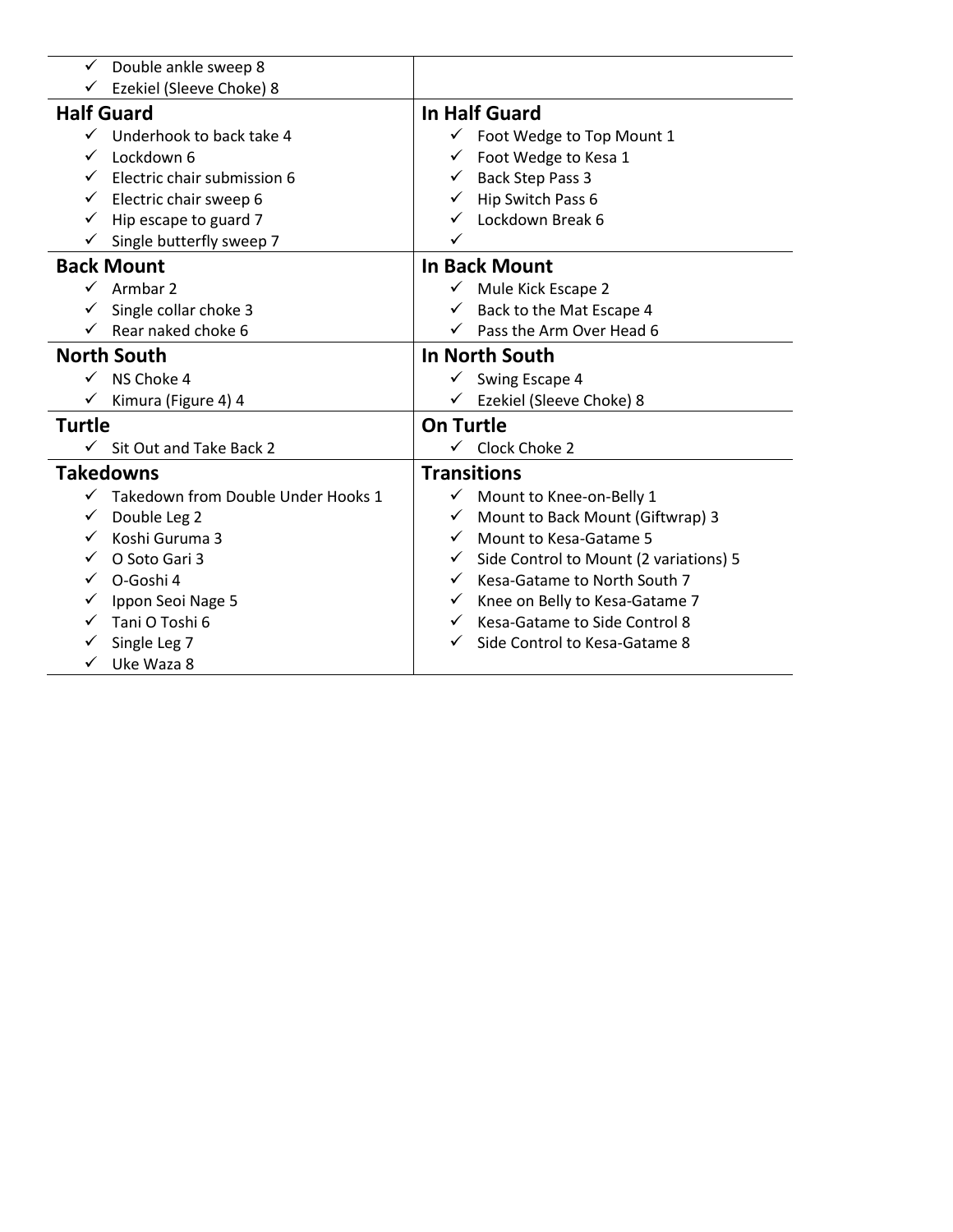#### **Phase I**

- ✓ Tie Belt
- ✓ Tap out
- ✓ Shrimp
- ✓ Bridge
- $\checkmark$  Breakfalls (front, side, back)
- $\checkmark$  Shoulder Rolls (forward, back)
- ✓ Sit-out
- ✓ Umpa Escape Top Mount
- $\checkmark$  Keylock Side Control
- $\checkmark$  Guard Break Guard
- $\checkmark$  Hip Escape Side Control
- $\checkmark$  Scissor Sweep Guard

#### **1 Stripe White Belts and Above**

- ✓ X-Choke: Mount
- ✓ X-Choke: Guard
- ✓ Foot Wedge to Top Mount: Half Guard
- ✓ Foot Wedge to Kesa-Gutame: Half Guard
- ✓ Leg Grab to Half Guard: Mounted
- $\checkmark$  Single butterfly sweep: Half guard
- $\checkmark$  Armbar: Knee on Belly
- ✓ Spinning Armbar: Knee on Belly
- ✓ Mount to Knee on Belly: Transition
- $\checkmark$  Knee on Belly to Kesa Gutame
- ✓ Takedown from Double Underhooks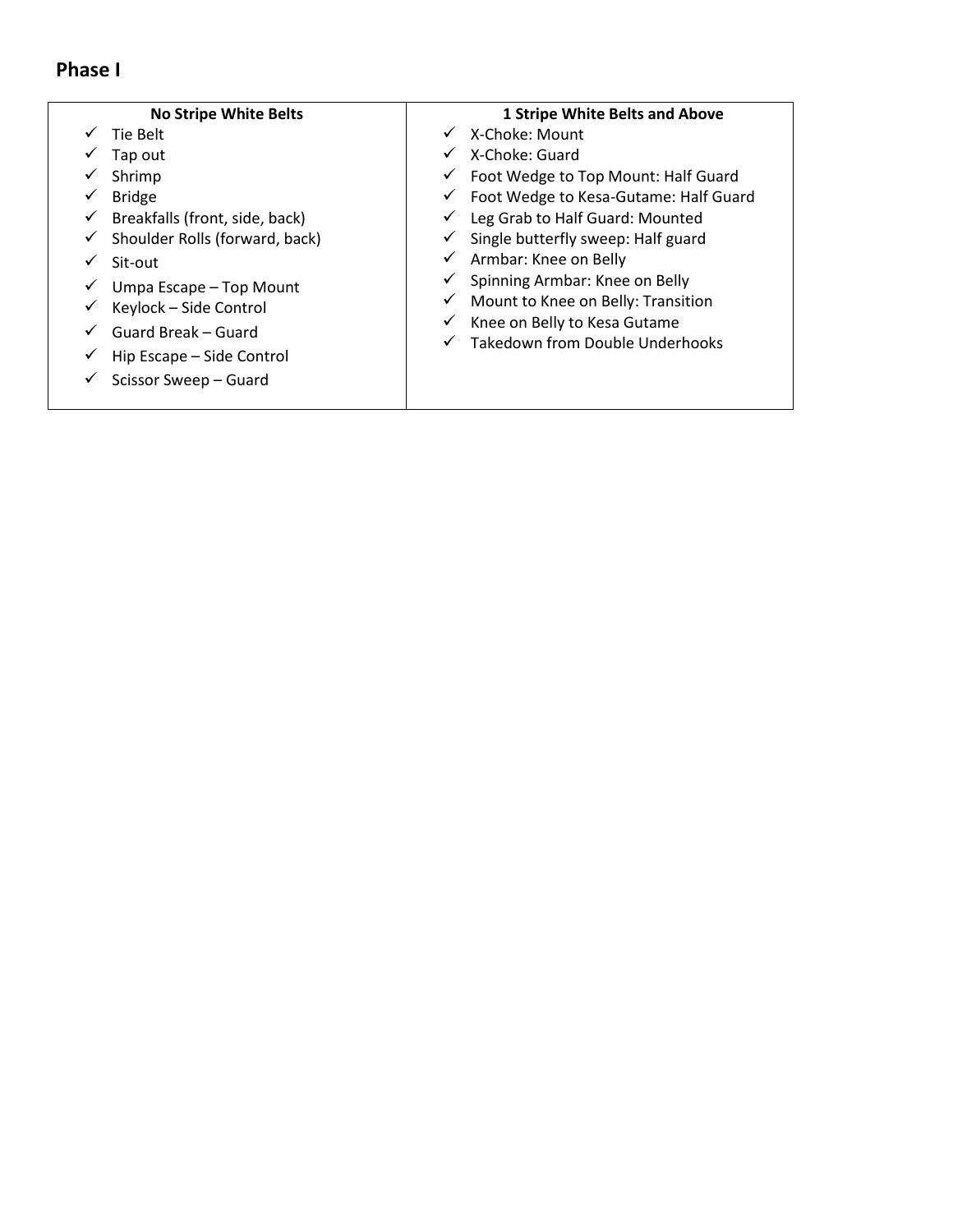| <b>No Stripe White Belts</b>        | <b>1 Stripe White Belts and Above</b>                |
|-------------------------------------|------------------------------------------------------|
| Tie Belt                            | Umpa to Half Guard: In Knee on Belly<br>$\checkmark$ |
| Tap out                             | Paper Cutter: Side Control<br>✓                      |
| Shrimp                              | Paper Cutter: Knee on Belly<br>✓                     |
| <b>Bridge</b>                       | Mule Kick Escape: Back Mount<br>✓                    |
| Breakfalls (front, side, back)<br>✓ | Armbar: Back Mount<br>✓                              |
| Shoulder Rolls (forward, back)<br>✓ | Clock Choke: On Turtle<br>$\checkmark$               |
| Sit-out                             | Sit-out & Take Back: Turtle<br>✓                     |
| Umpa Escape - Top Mount             | <b>Standing Guard Break: In Guard</b><br>✓           |
| Keylock - Side Control<br>✓         | <b>Bull Fighter Pass: In Guard</b><br>✓              |
| Guard Break – Guard                 | Double Leg Takedown<br>✓                             |
| Hip Escape – Side Control           |                                                      |
| Scissor Sweep - Guard               |                                                      |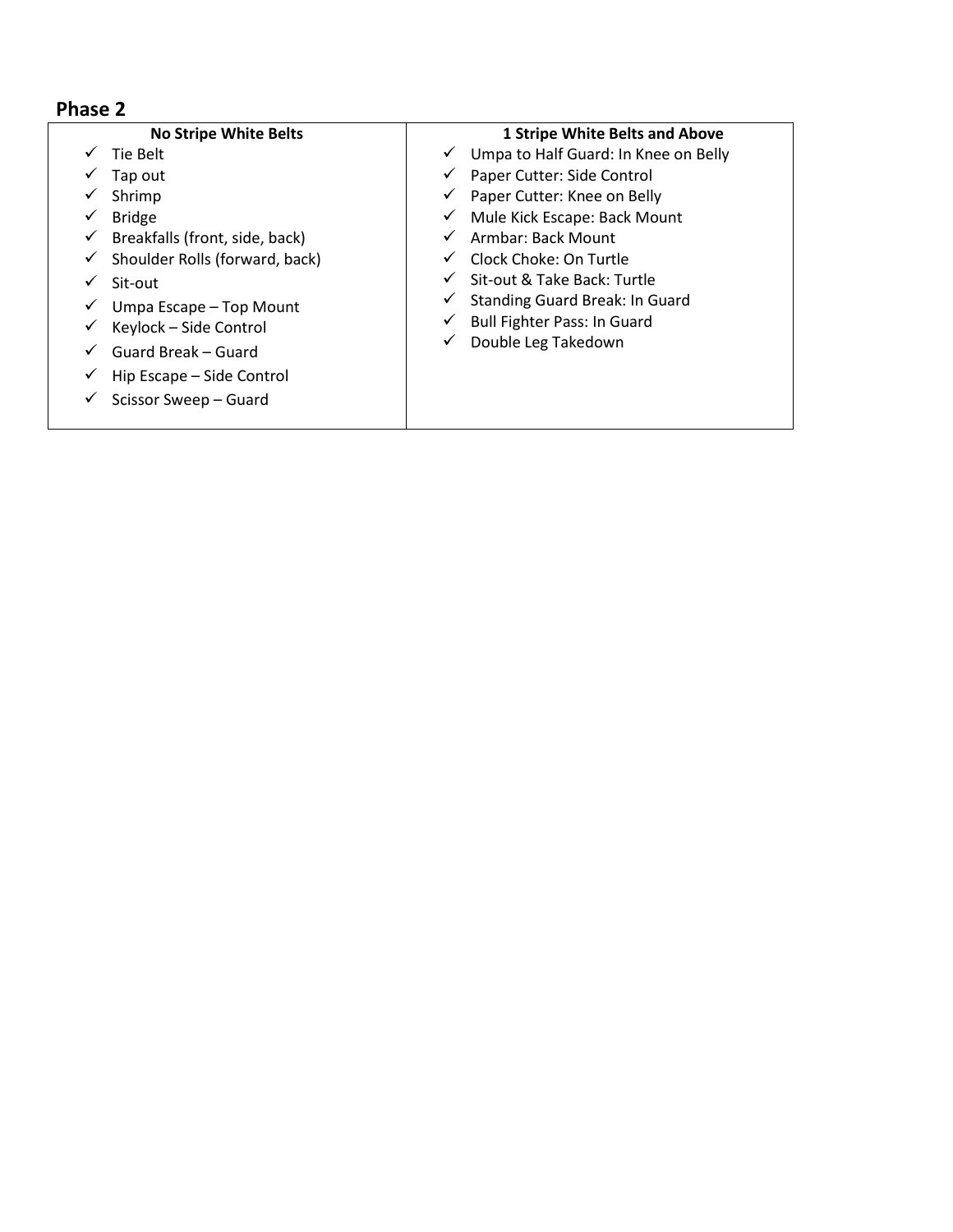| <b>No Stripe White Belts</b>        | <b>1 Stripe White Belts and Above</b>           |
|-------------------------------------|-------------------------------------------------|
| Tie Belt                            | Kimura: Side Control                            |
| Tap out                             | Straight Arm Lock: Side Control<br>$\checkmark$ |
| Shrimp                              | Hip Bump Sweep: Guard<br>✓                      |
| <b>Bridge</b>                       | Guillotine: Guard                               |
| Breakfalls (front, side, back)<br>✓ | Kimura: Guard<br>✓                              |
| Shoulder Rolls (forward, back)<br>✓ | Single Collar Choke: Back Mount                 |
| Sit-out                             | Mount to Back Mount (Giftwrap): Transition<br>✓ |
| Umpa Escape - Top Mount             | <b>Back Step Pass: Half Guard</b>               |
| Keylock - Side Control              | O Soto Gari                                     |
| Guard Break - Guard                 | Koshi Guruma                                    |
| Hip Escape – Side Control           |                                                 |
| Scissor Sweep - Guard               |                                                 |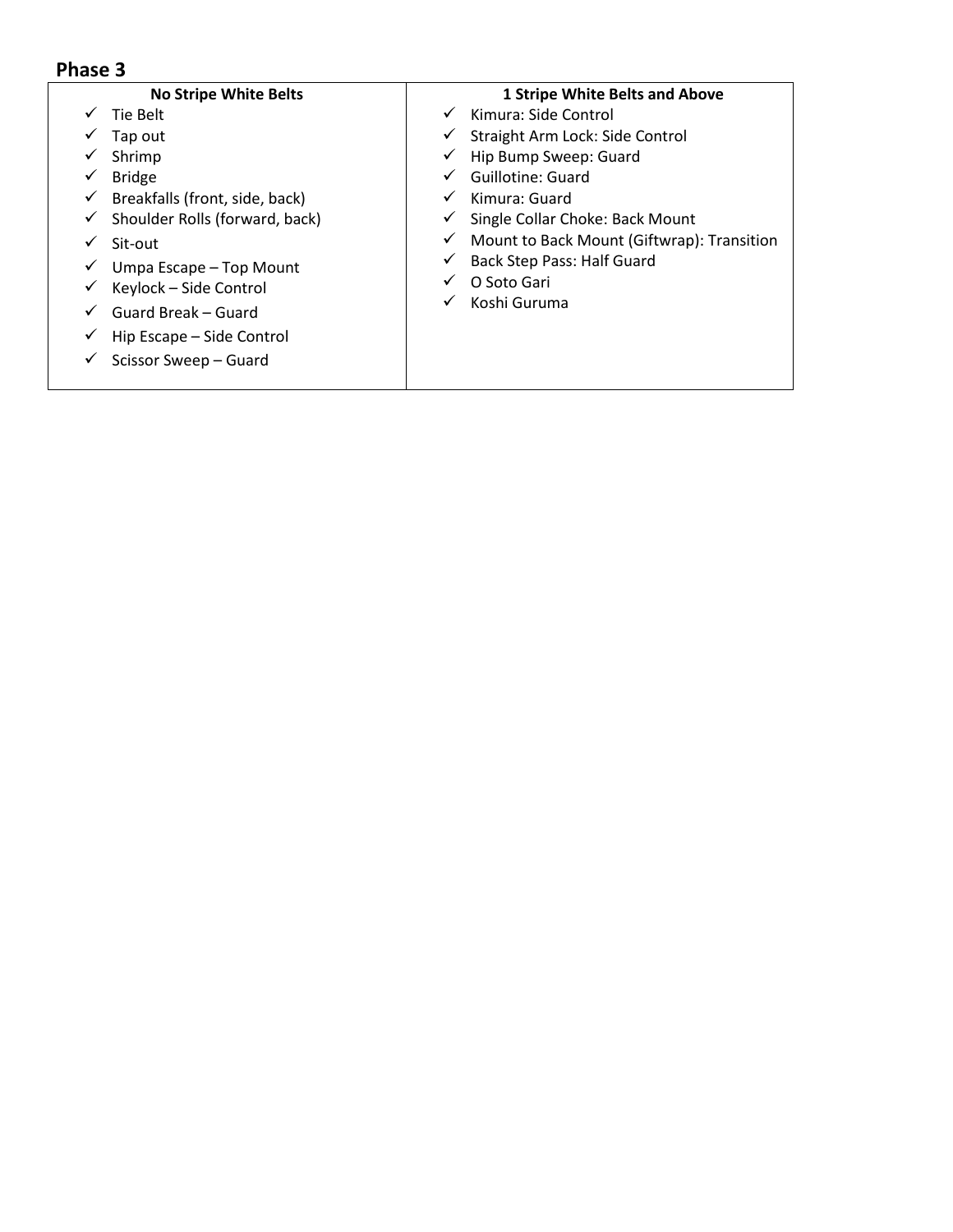| <b>No Stripe White Belts</b>                                                                                                              | <b>1 Stripe White Belts and Above</b>                                                                                                                                                           |
|-------------------------------------------------------------------------------------------------------------------------------------------|-------------------------------------------------------------------------------------------------------------------------------------------------------------------------------------------------|
| Tie Belt<br>Tap out<br>Shrimp<br><b>Bridge</b><br>Breakfalls (front, side, back)<br>✓<br>Shoulder Rolls (forward, back)                   | Triangle Choke: Guard<br>✓<br>Uma Plata: Guard<br>✓<br>Armbar: Guard<br>$\checkmark$<br>Flower Sweep: Guard<br>✓<br>Armbar: Top Mount<br>$\checkmark$<br>Swing Escape: North-South<br>✓         |
| Sit-out<br>Umpa Escape - Top Mount<br>Keylock - Side Control<br>Guard Break – Guard<br>Hip Escape - Side Control<br>Scissor Sweep - Guard | NS Choke: North-South<br>$\checkmark$<br>Underhook to back: Half Guard<br>$\checkmark$<br>Back to Mat Escape: Back Mount<br>✓<br>Kimura (Figure 4): North South<br>✓<br>O-Goshi<br>$\checkmark$ |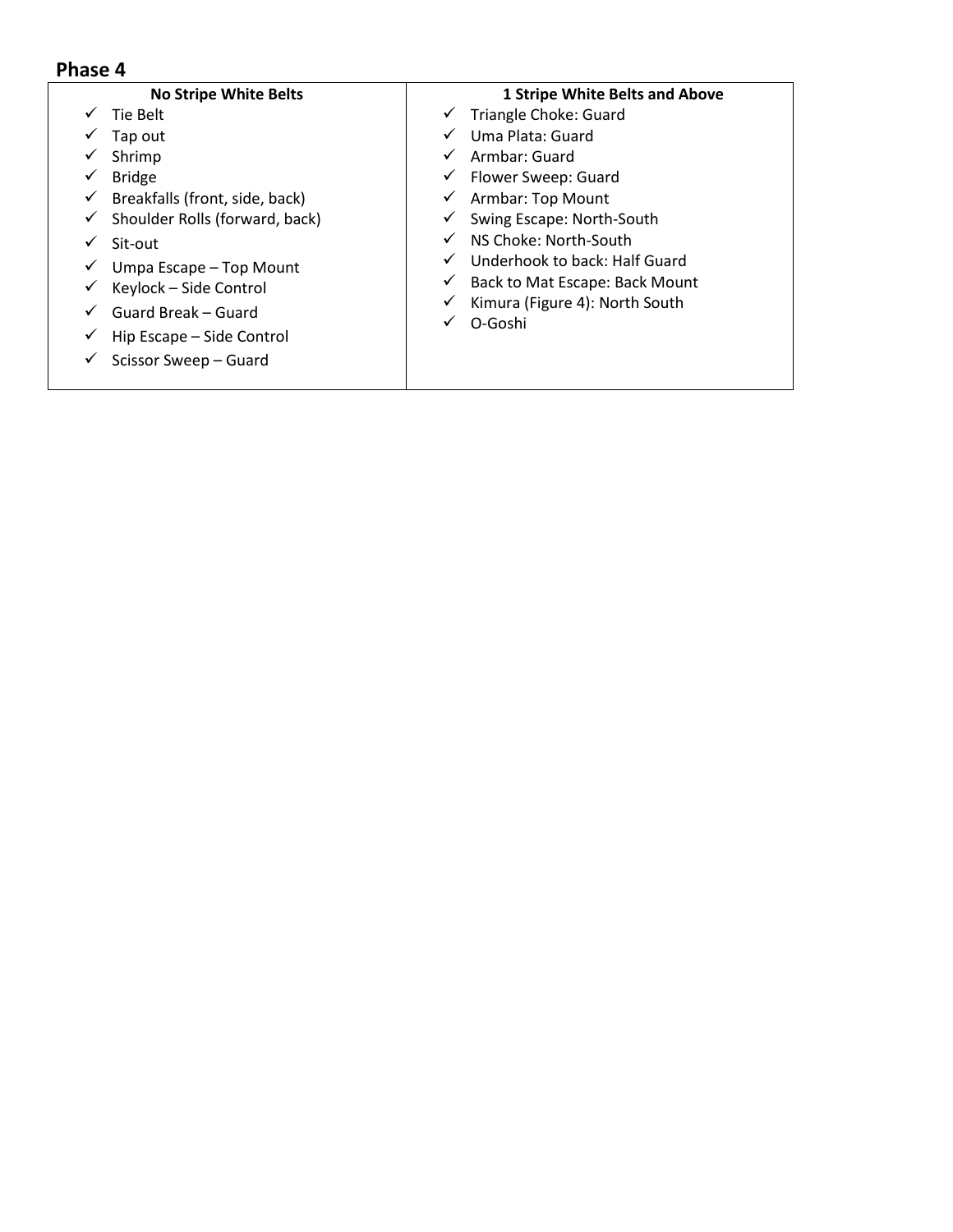| <b>No Stripe White Belts</b>         | <b>1 Stripe White Belts and Above</b> |
|--------------------------------------|---------------------------------------|
| Tie Belt                             | Baseball Choke - Guard                |
| Tap out                              | Baseball Choke - Knee<br>$\checkmark$ |
| Shrimp                               | Keylock with Hands: Kesa-Gutame       |
| <b>Bridge</b>                        | Keylock with Legs: Kesa-Gutame<br>✓   |
| Breakfalls (front, side, back)<br>v  | Back Door Escape: Kesa-Gutame         |
| Shoulder Rolls (forward, back)<br>v. | Mount to Kesa Gutame: Transition      |
| Sit-out                              | Side Control to Kesa-Gutame           |
| Umpa Escape - Top Mount<br>v         | Knee on Belly to Kesa Gutame<br>✓     |
| Keylock - Side Control               | Shrimp to Shin-on-Shin to Half Guard  |
| Guard Break – Guard                  | Side Control to Mount<br>✓            |
| Hip Escape - Side Control            | Ippon Seoi Nage or Drop Seoi Nage     |
| Scissor Sweep - Guard                |                                       |
|                                      |                                       |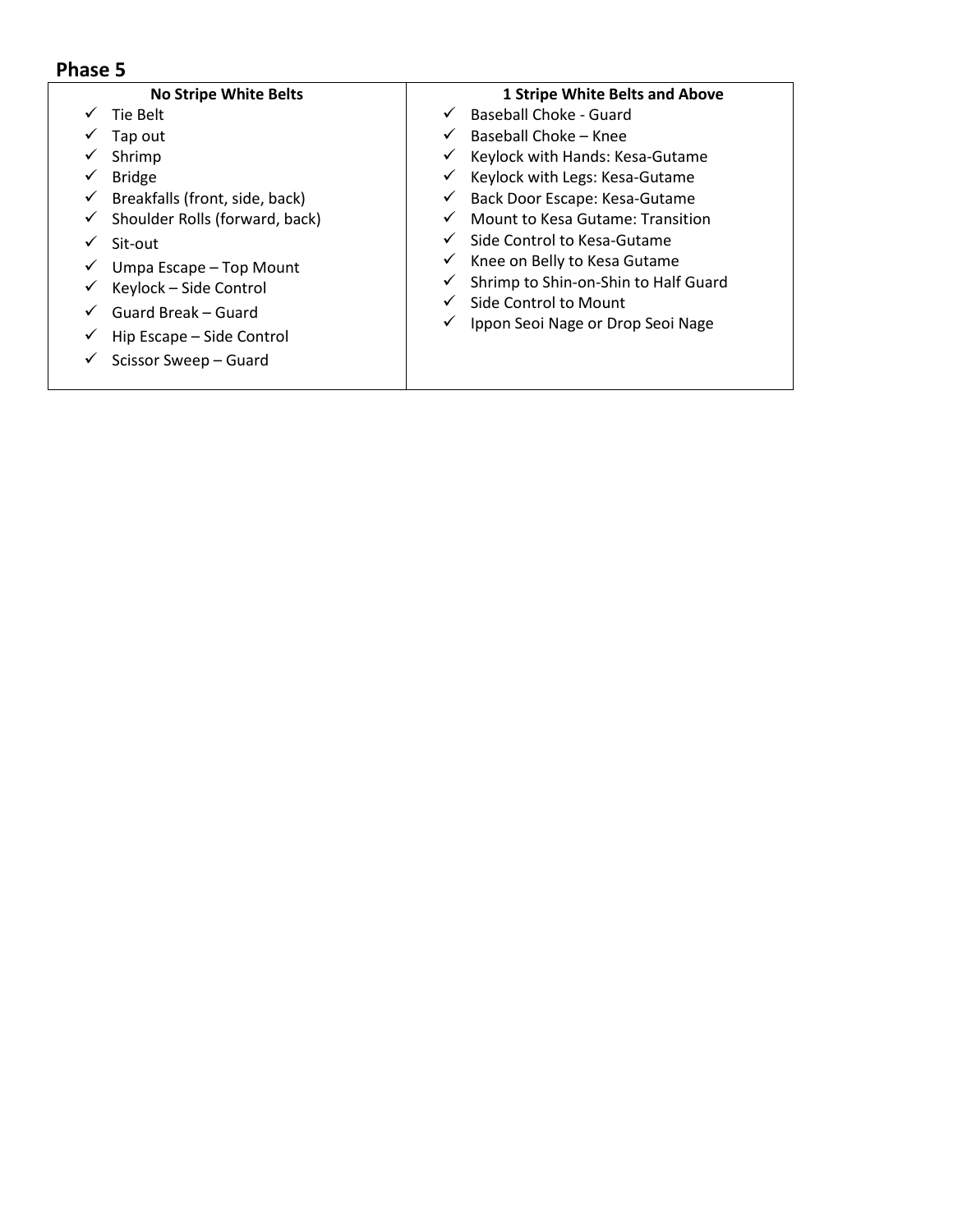| <b>1 Stripe White Belts and Above</b>                 |
|-------------------------------------------------------|
| Lockdown: Half-Guard<br>$\checkmark$                  |
| Electric chair submission: Half-Guard<br>✓            |
| Electric chair sweep: Half-Guard<br>✓                 |
| Lockdown Break: Half-Guard<br>✓                       |
| Hip Switch Pass: Half-Guard<br>v                      |
| Pass the Arm Over Head: In Back Mount<br>$\checkmark$ |
| Rear naked choke: Back Mount<br>✓                     |
| Keylock: Top Mount<br>v                               |
| Tani O Toshi<br>✓                                     |
|                                                       |
|                                                       |
|                                                       |
|                                                       |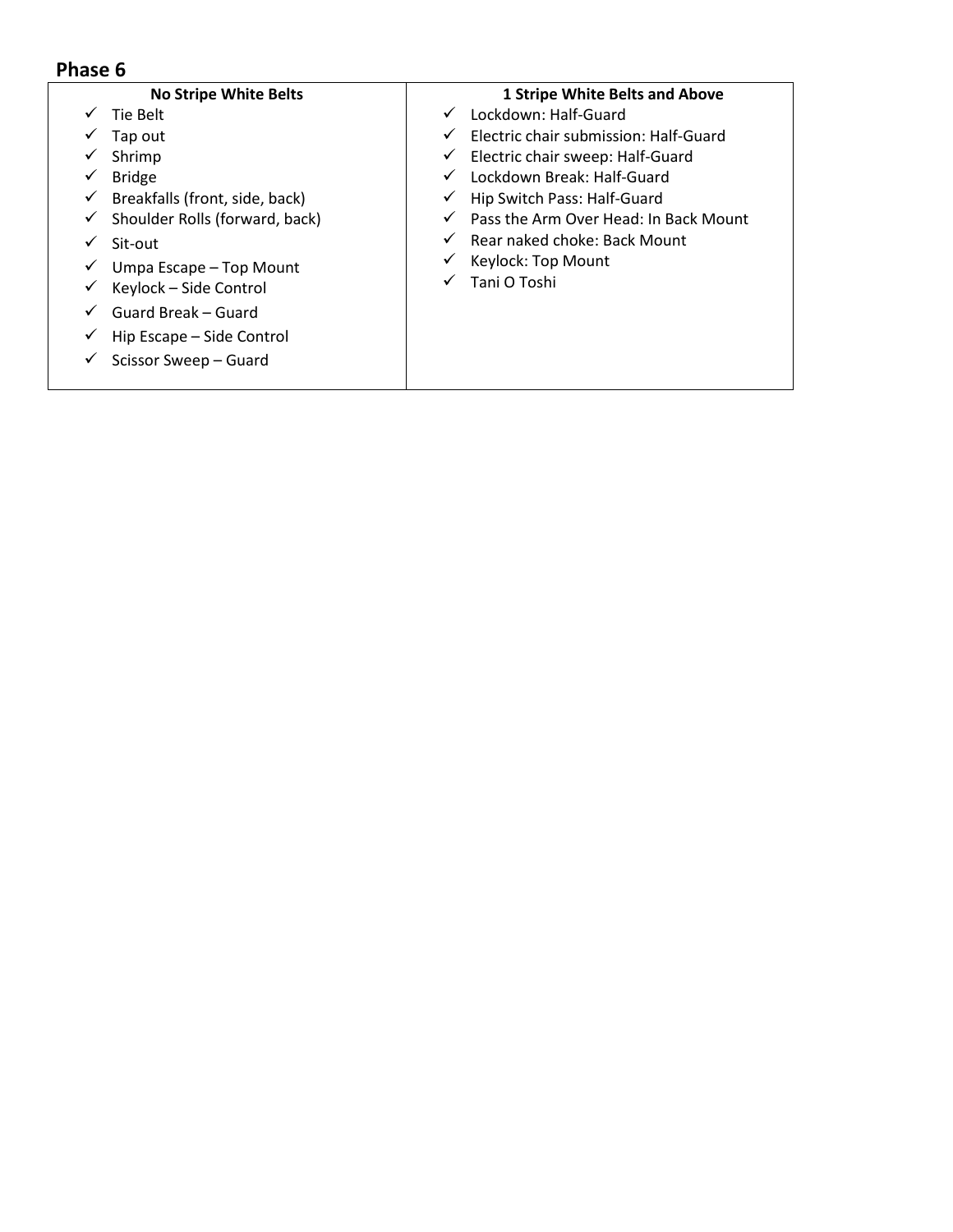| <b>No Stripe White Belts</b>   | <b>1 Stripe White Belts and Above</b>                |
|--------------------------------|------------------------------------------------------|
| Tie Belt                       | Step-over Armbar - Kesa-Gutame<br>✓                  |
| Tap out                        | Head and Arm - Kesa-Gutame<br>$\checkmark$           |
| Shrimp                         | Stack Pass - Guard<br>✓                              |
| <b>Bridge</b>                  | Butterfly sweep - Guard<br>✓                         |
| Breakfalls (front, side, back) | Single butterfly sweep - Half-guard<br>✓             |
| Shoulder Rolls (forward, back) | Hip escape to guard - Half-guard<br>✓                |
| Sit-out                        | Hip escape to Half Guard - Top mount<br>$\checkmark$ |
| Umpa Escape - Top Mount        | Single Leg<br>✓                                      |
| Keylock - Side Control         | Darces Choke: Side Control<br>✓                      |
| Guard Break - Guard            | Kesa-Gatame to North South<br>✓                      |
| Hip Escape - Side Control      | Knee on Belly to Kesa-Gatame<br>✓                    |
| Scissor Sweep - Guard          |                                                      |
|                                |                                                      |